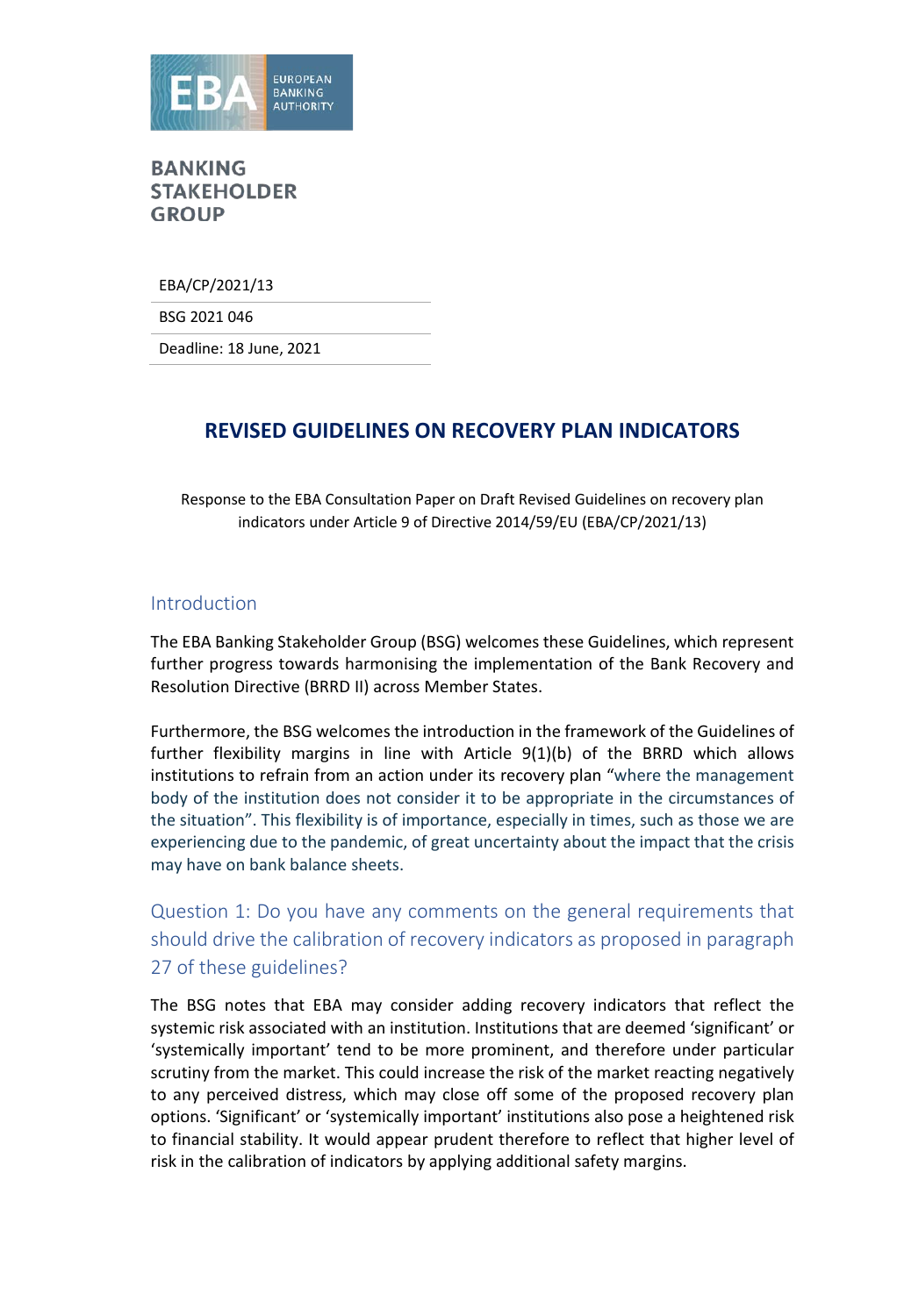

Question 2: Do you have any comments on the requirement that there should be no automatic recalibration of recovery indicators upon the application of temporary supervisory relief measures, however it could be allowed by competent authorities in those cases specified in paragraph 31 of these guidelines?

With regard to the proposed exceptions set out in par. 31 of the Guidelines the BSG considers that there is sufficient flexibility and room for discretionary judgment in the existing recovery framework, specifically the second sub-paragraph of Art. 9(1) of the BRRD, to ensure that recovery measures can be implemented judiciously and institutions are not forced to undertake potentially damaging and destabilising measures in the depths of a crisis.

Some members of the BSG welcome the EBA's approach conferring competent authorities, on a case-by-case assessment, to approve the decision of the institution the recalibration of recovery indicators in specific cases. Other members of the BSG disagree with the exceptions in par. 31 and note that the purpose of the recovery plan is to act as an 'early warning' system and to trigger remedial action by the institution before it breaches regulatory requirements. They are particularly concerned about the 'backstop' in subpar. (d) of par. 31, which seems to imply that it would be acceptable to set recovery plan indicators at, or close to, the minimum level of regulatory capital in times of crisis. This would be counterproductive as it would effectively reduce the timespan between triggering the recovery indicators, and hence the implementation of the recovery plan, and a potential 'failing or likely to fail' situation to near zero, obviating the purpose of recovery planning altogether. Temporary relief measures granted by supervisory authorities in a time of crisis should be considered as precisely that, i.e. temporary. They should not be construed as a 'new normal' and should not become a justification for not taking recovery measures.

Question 3: Do you have any comments on guidance introduced in relation to actions and notifications upon breaching recovery indicators, including the proposed timelines for internal escalation and notification to the competent authorities?

The BSG is supportive of the proposed timeframes for internal decision-making and communicating with the competent authorities. In a stressed situation time is often of the essence: the timely involvement of senior management and engagement with the competent authority is critical. The Guidelines should encourage competent authorities to remain engaged following a breach to ensure that the breach has been effectively remedied and its root causes have been addressed. Competent authorities should have formal policies in place to govern the process of post-breach monitoring and, where necessary, guide the use of supervisory measures.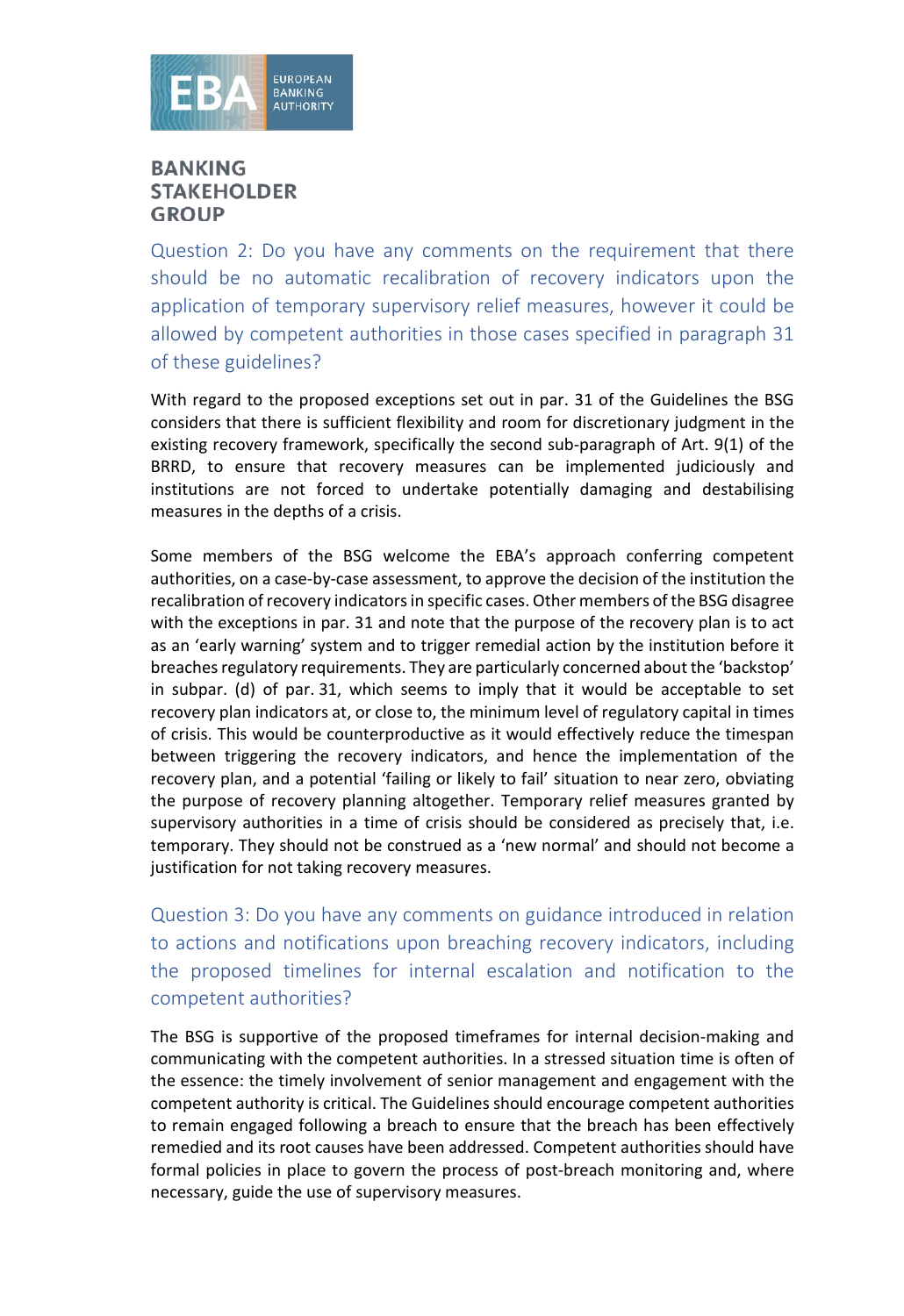

Question 4: Do you have any comments on introducing a possibility for competent authorities to request institutions to provide a full set of recovery indicators (breached or not)?

For recovery indicators to fulfil their intended purpose they should be monitored by the institution constantly and reported to the competent authority on a regular basis. Regular reporting could help authorities, in particular, to identify whether any signs of stress observed are institution-specific or indicative of market-wide, i.e. systemic, issue. While monthly reporting appears adequate in the normal course of business, competent authorities should be able to apply shorter intervals when there are signs of stress. The availability of timely, and complete data would put authorities in a better position to engage with the institution's management, evaluate the proposed remedial action, and assess the need for additional supervisory measures.

Question 5: Do you have any comments on the proposed threshold calibration of regulatory capital indicators at levels above those requiring supervisory intervention and therefore to be generally calibrated above the combined capital buffer requirement while still allowing calibration within buffers only under certain conditions?

The BSG agrees with the principle that regulatory capital indicators should be calibrated above the institution's required minimum levels (par. 45), including the combined buffers, which constitute part of the legal requirements, and should be replenished and maintained in order to fulfil their designed role in times of crisis. In line with our comments under Q.2 the BSG observes that it appears inconsistent with the preventive character of recovery planning, and recovery triggers, to allow for threshold values to be set at levels at, or below, regulatory capital requirements, which include the combined buffer requirement (CBR).

It is important in this context to consider the interaction between recovery planning and the internal capital adequacy assessment process (ICAAP). Under normal, i.e. non-stressed conditions, management buffers under ICAAP should be available, over and above the baseline requirement, including Pillar 2 Guidance (P2G). When institutions are permitted to use capital buffers in a stressed situation, such as the current Covid-19 pandemic, this use should be seen as an exceptional, and temporary measure. It does not alter the fact that a) the institution has encountered a 'significant deterioration of its financial situation' for the purposes of Art. 5(1) BRRD II; and b) the institution is obliged to restore its financial position as soon as practicable. The purpose of recovery planning is to provide a formal framework for this process, and to ensure that preventive action is being taken. Art. 9(2) BRRD II confers a significant degree of discretion upon the institution's management to decide whether it feels confident that the capital position can be restored, in a timely manner, in the normal course of business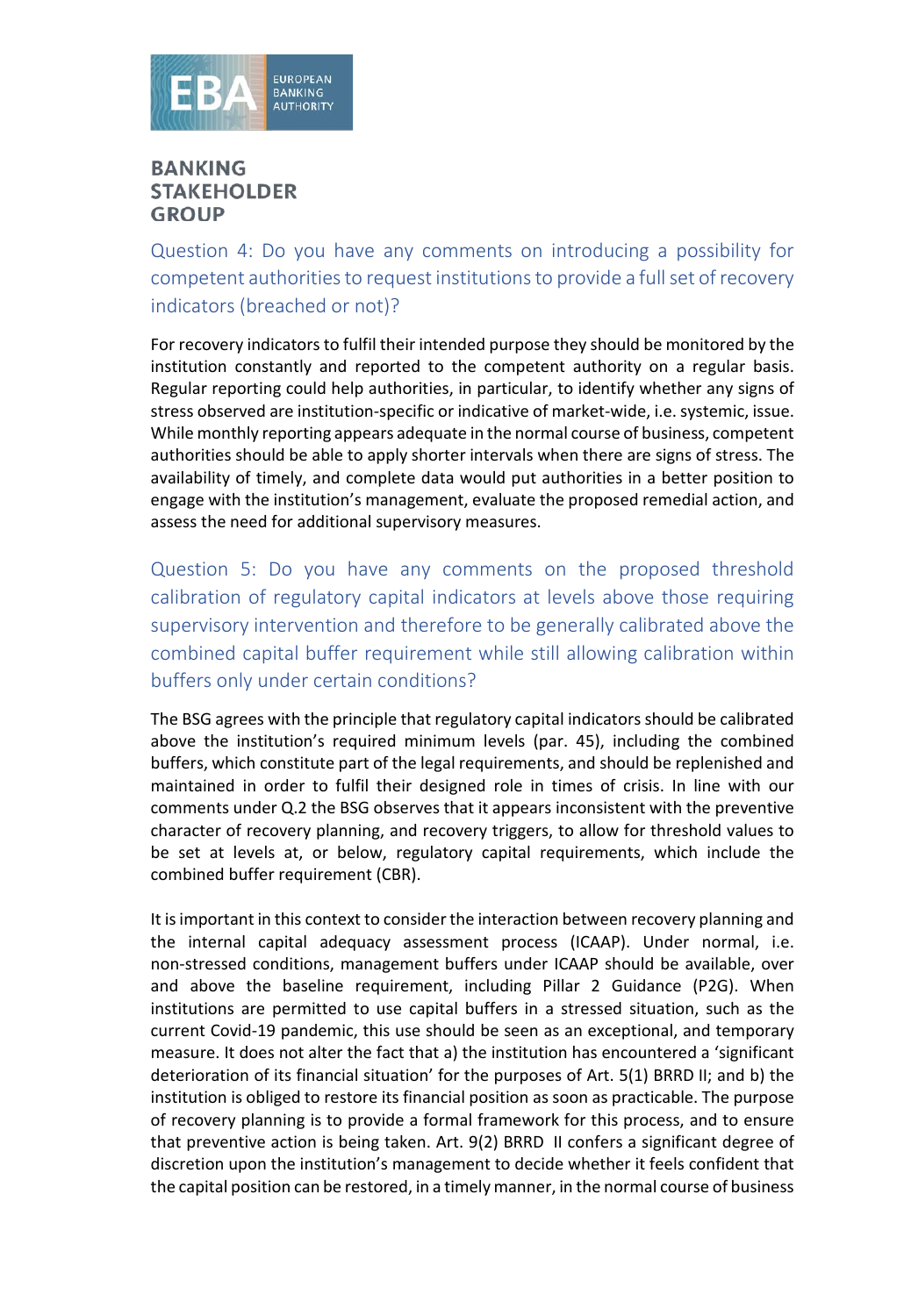

or whether it appears appropriate to activate recovery plan measures. The purpose of recovery indicators, in our view, is to initiate this process, and to ensure that senior management, and competent authorities, are fully engaged at an early stage. This purpose is achieved only when indicators are set at a level that reflects the onset of a potential crisis situation, i.e. at least the baseline (unstressed) capital requirement. The Guidelines should not envisage a scenario where capital buffers are (partially) depleted before recovery planning is even formally triggered.

## Question 6: Do you have any comments on the proposed calibration of the recovery threshold for MREL?

As discussed in our response to Q.5 above, the BSG agrees that threshold values should be set so that the availability of adequate levels of MREL is preserved, including in stressed scenarios. The BSG agrees that recovery indicators should be calibrated in accordance with the institution's resolution strategy so that institutions that comprise multiple resolution groups are confident that each of them has access to the necessary loss-absorbing and, if appropriate, recapitalisation capacity to implement its resolution plan. We concur that resolution authorities should be consulted in the process of calibrating threshold values and informed, as soon as practicable, of any breach of MREL-related recovery indicators. The BSG believes that this process could be simplified, potentially, if institutions are permitted to notify the competent and resolution authorities concurrently in the event of such a breach.

## Question 7: Do you have any comments on the proposed threshold calibration of regulatory liquidity indicators (LCR and NSFR) above their minimum regulatory requirement, i.e. 100%?

We refer to our responses to Q.5 and Q.6 above. As with ICAAP, the internal liquidity adequacy assessment process (ILAAP) requires institutions to provide for internal liquidity buffers, i.e. excess liquidity that is available in periods of stress, in line with a given (minimum) survival period. In line with the preventive character of recovery planning it appears appropriate that liquidity indicators should be set at a level that alerts senior management, and the authorities, of the risk that buffers are being depleted and regulatory minima could be breached shortly. We agree that this assessment should take into account the funding needs and arrangements of the institution, e.g. its reliance on wholesale markets, maturity structure of short-termfunding, and currency exposure, as appropriate.

### Question 9: Do you have any comments on the proposed changes to the minimum list of recovery plan indicators?

The BSG notes that some institutions are required to closely monitor their capacity to make certain distributions, e.g. to holders of AT1 capital instruments. A shortfall leading